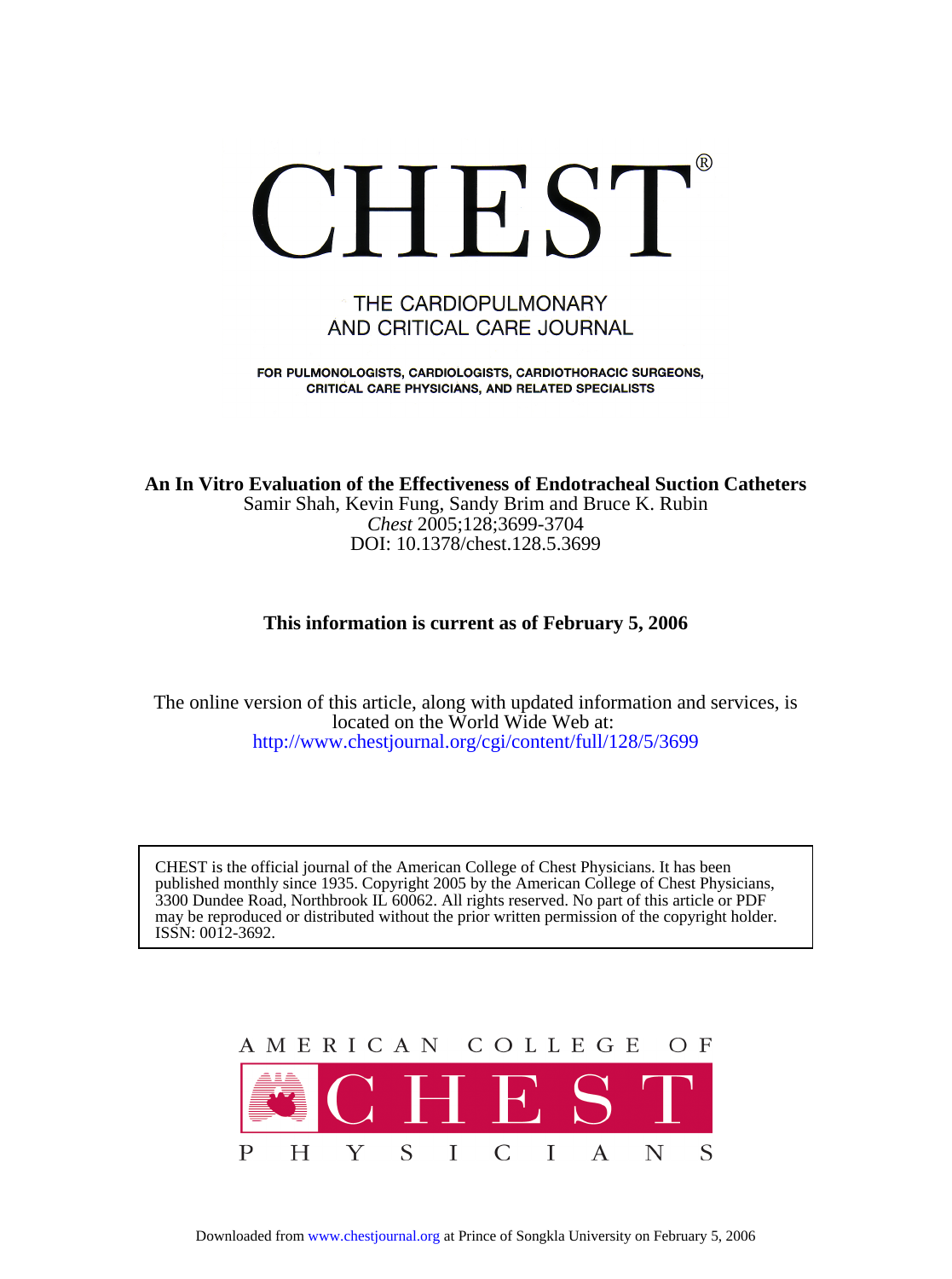# **An** *In Vitro* **Evaluation of the Effectiveness of Endotracheal Suction Catheters\***

*Samir Shah, BS; Kevin Fung, BA; Sandy Brim; and Bruce K. Rubin, MD, FCCP*

*Introduction:* **Tracheal suction catheters (TSCs) are used to clear mucus from an endotracheal tube (ETT). The clearance rate is critical because airway mucus stasis leads to obstruction, but prolonged catheter suctioning can lead to hypoxemia. The rate of mucus clearance from an ETT is thought to be influenced by the properties of the mucus, the pressure used to suction the mucus, and the diameter of the catheter. In this study, different adult TSCs were evaluated for their ability to suction mucus simulants that had properties similar to airway mucus.**

*Methods:* **Six different 14F TSC designs were evaluated. All catheters had the same end hole size, but the two side holes were sized at 3 mm, 4 mm, or 5 mm. A coagulant (Polyox Water Soluble Resin Coagulant NF; Dow Chemical Company; Cary, NC) was mixed with water at concentrations of 0.5%, 1.5%, and 3.0% to simulate mucus or sputum. Suction effectiveness was evaluated by the mass percentage of the coagulant suctioned over 10 s at 100 mm Hg from an 8.0 ETT.**

*Measurements and results:* **The 1.5% and 3.0% simulants had properties comparable to human airway mucus and sputum. Suction effectiveness was less with the 3.0% coagulant simulant compared with the 1.5% and 0.5% simulants. Suction effectiveness was greater (p < 0.01) with TSCs that had nonparallel holes and a side hole diameter of 5 mm when tested with the 1.5% and 3.0% simulants. However, no best catheter could be identified among TSCs when tested with the more liquid-like 0.5% simulant.**

*Conclusions:* **Greater TSC side hole diameter and nonparallel positioning was important for suctioning mucus simulants that are similar to mucus or sputum. The distance between side holes, end hole size, suction force, and duration of suctioning were not tested but could also have an effect on TSC performance.** *(CHEST 2005; 128:3699 –3704)*

**Key words:** endotracheal tube; mucus; sputum; suction catheter

**Abbreviations:** ANOVA = analysis of variance;  $ETT$  = endotracheal tube;  $G'$  = storage modulus;  $G''$  = loss modulus;  $TSC =$  tracheal suction catheter

 $\mathbf{E}$  ndotracheal tube (ETT) intubation impairs cough<sup>1</sup> and mucociliary transport, and mucus statis can lead to atelectasis, airway infection, and respiratory compromise. With diseases requiring an artificial airway, mucus can accumulate, making removal more difficult.2 Tracheal suction catheters (TSCs) are used to remove mucus from an artificial airway. Catheters that clear mucus more rapidly reduce the risk of hypoxemia.

The primary factors influencing mucus clearance from an artificial airway are the viscoelastic and surface properties of the mucus, and the aerodynamic forces within the catheter. The viscoelastic properties vary with the disease, and since mucus is non-Newtonian, will vary with shear stress.3,4 Surface properties involve the interaction between the mucus and the underlying surface.5 The aerodynamic forces within the catheter are dependent on the pressure used for suctioning and the presence of laminar or turbulent flow.<sup>6</sup> In the case of laminar flow, the rate of mass transfer is related to the pressure gradient and the fourth power of the catheter radius. These effects also depend on the size, number, and location of the holes in the catheter. Several studies have attempted to evaluate how these factors affect mucus removal using a TSC. Most of these studies focused on minimizing tissue damage, and none evaluated effectiveness using a substance with viscoelastic and surface properties similar to mucus.

<sup>\*</sup>From the Departments of Biomedical Engineering (Mr. Shah) and Pediatrics (Dr. Rubin, Mr. Fung and Ms. Brim), Wake Forest University School of Medicine, Winston-Salem, NC. Supported by a research grant from Cardinal Health, Riverside, CA.

Manuscript received March 8, 2005; revision accepted May 3, 2005.

Reproduction of this article is prohibited without written permission from the American College of Chest Physicians (www.chestjournal. org/misc/reprints.shtml).

*Correspondence to: Bruce K. Rubin, MD, FCCP, Department of Pediatrics, Wake Forest University School of Medicine, Medical Center Boulevard, Winston-Salem, NC 27157-1081; e-mail brubin@wfubmc.edu*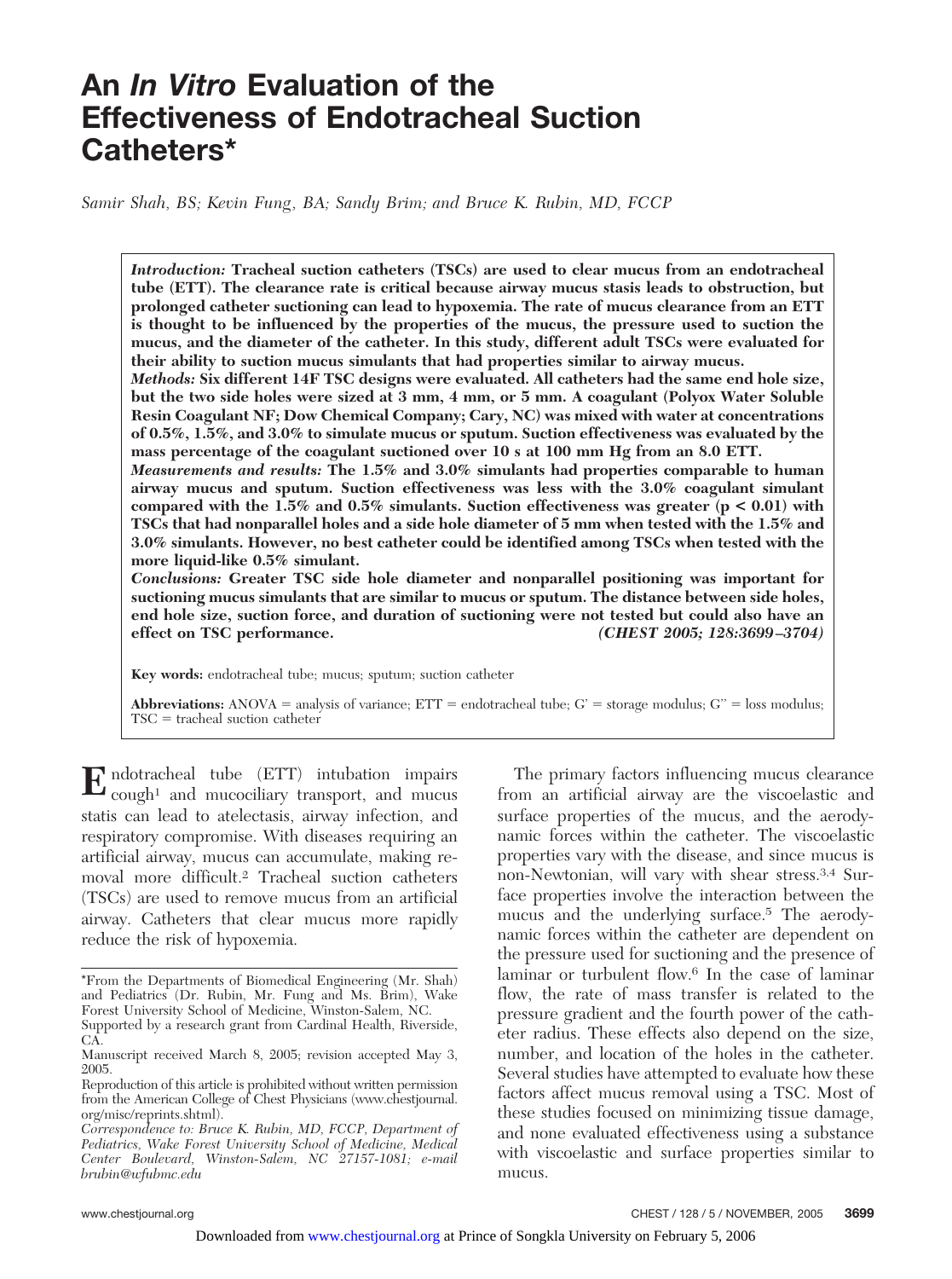A catheter with four small side holes and designed to avoid direct contact between the end hole and the mucosa was reported to increase suction effectiveness *in vitro*, <sup>7</sup> but effectiveness was measured using water, rather than with a viscoelastic gel like mucus. *In vitro*, Tri-Flo and Whistle Tip catheter designs (manufacturers since changed; see "Materials and Methods") were more effective at suctioning lowerviscosity (500 poise) mucus simulant but not higherviscosity simulant  $(1,200)$  poise). However, the authors acknowledged that their mucus simulants did not have the non-Newtonian shear stress dependence inherent to mucus, important because suctioning is a high shear event.3 When tested on patients, the authors<sup>8</sup> found no difference between the catheters. Fiberoptic bronchoscopy has been used to evaluate secretion removal and tissue trauma after ETT suctioning. However, effectiveness was evaluated by direct vision only, and the study was underpowered to detect differences in the catheters.1 Increased suction pressure increased mucosa damage, but no difference in aspiration volume was found in a small number of anesthetized dogs when the catheter was inserted directly into the airway rather than through an ETT.9

Another study<sup>10</sup> documented that water was more effectively suctioned than egg whites, suction force was decreased when there was more than one side hole, and this decreased suctioning effectiveness. Egg whites were used because these were "ropy" (cohesive), similar to mucus. A follow-up study developed a new suction catheter design whose effectiveness was thought to be independent of the viscosity of the simulant used.11

Since these earlier studies were published, guidelines have been issued advising against suctioning past the ETT to decrease the risk of tissue damage.12 However, because suctioning can decrease lung volumes, especially in newborns and in small infants, it is prudent to use the most effective catheter to decrease the amount of time spent suctioning.6

Numerous catheters are available, but none have been shown to have characteristics that would maximize suction effectiveness. Further, mucus can alter the function of a device, reducing its efficiency in the intended setting.13 Thus the primary objective of this study was to identify factors affecting the effectiveness of TSCs to suction mucus simulants with similar viscoelastic and surface characteristics as human tracheal mucus from an artificial airway.

#### Materials and Methods

#### *TSCs and ETT*

Suction catheters tested were the 14F Kendall Regu-Vac and Kendall Sensi-Vac (Tyco Healthcare Group; Mansfield, MA), the Medline Delee Tip and Medline Whistle Tip (Medline Industries; Mundelein, IL), the Cardinal Tri-Flo (Cardinal Health Group; McGaw Park, IL), and the Portex Suction Tray MAXI-FLO (SIMS Portex; Keene, NH). Of these catheters, only the Cardinal Tri-Flow catheter and the Medline Whistle Tip catheter were tested in an earlier study.8 Characteristics of each suction catheter are shown in Table 1. All catheters were approximately 60-cm long and had a end hole diameter of 3 mm. An 8.0 ETT (Medline DYND43080; Medline Industries) was used as the artificial airway. Final testing used this ETT because our preliminary studies showed variation in suction efficiency between different ETT brands (data not shown).

#### *Mucus Simulants*

A mucus simulant was used for this study that was both homogenous and could be easily modified. The mucus simulant coagulant (Polyox Water Soluble Resin Coagulant NF; Dow Chemical Company; Cary, NC) is a polyethylene oxide with an approximate molecular weight of 5,000,000 and viscosity of a 1% solution at 5,500 to 7,500 cP. Simulant was prepared by raising the water temperature to 95°C, quickly adding resin, and removing the simulant from the heat while stirring for 2 h. Three concentrations of simulant were used: 0.5%, 1.5%, and 3.0%.

#### *Characterization of Mucus Simulant Properties (see Table 2)*

*Rheology and Viscoelasticity:* Mucus is a viscoelastic material, meaning that the response to stress changes with time. Hence, the response to a load depends on the rate of application and rebound may be  $\leq 100\%$ . These responses would affect flow behavior in a suction catheter. Viscosity (loss modulus) is the loss of energy from a rheologic probe (stress) moving through a

| Table 1—The Bulk and Surface Properties of Mucus Simulants Compared with Human Mucus and Sputum |  |
|-------------------------------------------------------------------------------------------------|--|
|-------------------------------------------------------------------------------------------------|--|

| Variables                         | $0.50\%$ | $1.50\%$ | $3.00\%$ | ETT Mucus | Cystic Fibrosis Sputum |
|-----------------------------------|----------|----------|----------|-----------|------------------------|
| <b>Bulk</b> properties            |          |          |          |           |                        |
| $G'$ at 1 rad/s                   | 0.02     | 155      | 602      | 201       | 916                    |
| $G''$ at 1 rad/s                  | 0.8      | 49       | 509      | 81        | 551                    |
| $G'$ at 100 rad/s                 | 13       | 191      | 1,579    | 275       | 1,643                  |
| $G^{\prime\prime}$ at 100 rad/s   | 78       | 1,437    | 3,555    | 1,674     | 3,148                  |
| Surface properties                |          |          |          |           |                        |
| Cohesivity (cm dyne/cm)           |          | 12.7     | 24.9     |           | 14.76                  |
| Surface tension (dyne/cm/surface) |          | 63.8     | 127.2    |           | 80.6                   |
| Contact angle, degrees            |          | 36       | 64       |           | 43                     |
|                                   |          |          |          |           |                        |

**3700** Laboratory and Animal Investigations **3700**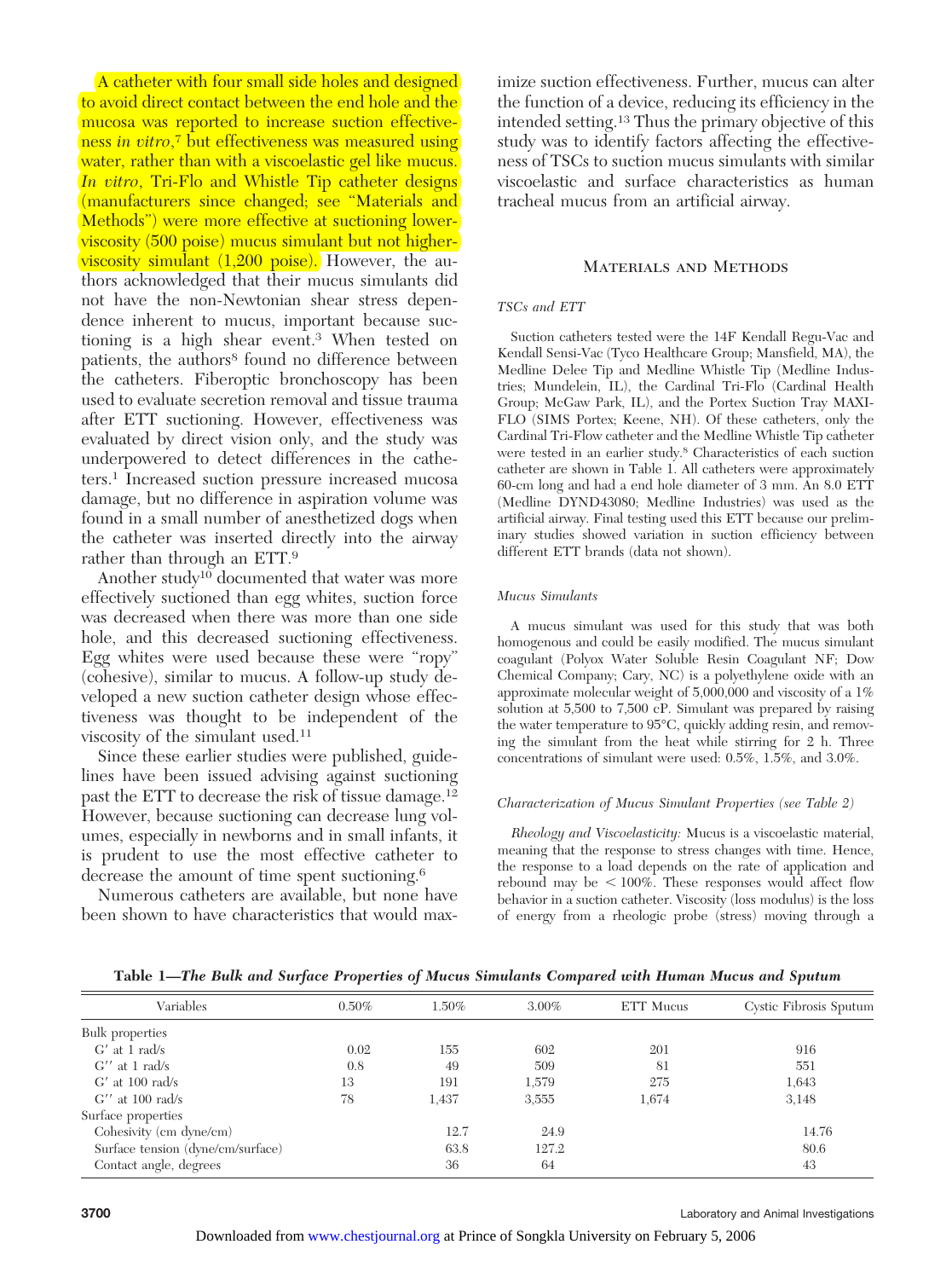| Catheter             | Side hole diameter  | <b>Size</b> | <b>Whistle Design</b> | <b>Side Hole Design</b> |
|----------------------|---------------------|-------------|-----------------------|-------------------------|
| Cardinal Tri-Flo     | $3 \text{ mm}$      | 14 Fr       |                       |                         |
| Kendall Regu-vac     | 4 mm, 6.35 mm apart | 14 Fr       |                       |                         |
| Kendall Sensi-vac    | 5 mm, 9.52 mm apart | 14 Fr       |                       |                         |
| <b>Medline Delee</b> | 4 mm, 9.52 mm apart | 14 Fr       |                       |                         |
| Medline Whistle Tip  | 4 mm                | 14 Fr       |                       |                         |
| Portex suction tray  | 4 mm                | 14 Fr       |                       |                         |

Table 2. Viscoelastic, surface, and transport properties of mucus simulant compared to normal mucus collected from an ETT, and cystic fibrosis sputum. Surface properties for mucus simulant at 0.5% were too low to be accurately measured.  $Fr = \vec{F}$ rench.

substance and thus the resistance to flow. Elasticity (storage modulus) is the recoil energy transmitted back to the probe. During cyclical loading, a phase lag occurs, leading to a dissipation of energy. These changes can be measured to determine the viscous and elastic moduli as a function of frequency. An controlled-stress rheometer (AR1000; TA Instruments; New Castle, DE) with parallel plate geometry was used to assess the dynamic frequency range of stress strain of a 20- $\mu$ L simulant or mucus sample over driving frequencies of 1 to 100 rad/s. The loss modulus  $(\tilde{G}^{\prime})$  and the storage modulus  $(G^{\prime})$  of the specimen were determined from retardation and relaxation spectra transformation from a nondestructive creep experiment carried out at 5 dyne/cm<sup>2</sup> for 2 min at 37.8  $C<sup>4</sup>$ 

Mucus is also non-Newtonian because its viscosity changes with shear stress. We used our rheometer to measure the viscosity as a function of shear stress, starting from 1 dyne/cm2 with 8 points per decade of shear stress until the rotation velocity, and therefore reduction in viscosity, exceeded the limits of the instrument. These tests were run immediately after the initial creep experiment.

*Cohesivity:* Cohesivity is defined as interfacial tension multiplied by the new area created after a test substance is pulled apart. For Newtonian fluids, this is two times the interfacial tension,  $\gamma$ . For a gel such as mucus, a distraction device (Filancemeter) is used to stretch the mucus until breaking. The measurement was performed with a  $25-\mu L$  sample at a distraction velocity of 10 mm/s. An electric signal conducted through the sample was interrupted when the thread was broken. Assuming a cone with a mean diameter of 1 mm to the point of breaking would mean that cohesivity =  $\gamma \times \pi \times$  length (in millimeters)/ 100.14,15

*Interfacial (Surface) Tension:* Interfacial tension was measured at the sputum/air interface using a specially instrumented platinum-iridium ring, a metal that is completely wettable. The ring was pulled from the mucus sample at a distraction velocity of 10 mm/s until separation was achieved. The force of separation was measured by a strain gauge connected to the ring. We used a semiautomated tensiometer for these measurements (Fischer Tensiomat Model 21; Fischer Scientific; Pittsburgh, PA). We calibrated a platinum-iridium ring with a circumference of  $1.7145 \pm 0.0381$  cm ( $\pm$  SD), so that with a 0.5-cm depth chamber we needed only a volume of 0.12 mL to accurately measure the adhesion tension.<sup>5</sup>

#### *Suction Catheter Technique*

Suction catheter effectiveness was evaluated using the apparatus diagrammed in Figure 1. The ETT was mounted in a tilted horizontal position on the frame and filled with 4 mL of mucus simulant that was allowed to spread across the ETT. Suctioning was accomplished by pulling the catheter through the ETT over 10 s at a pressure of 100 mm Hg, generated by using a portable suction vacuum (Easy-Vac PM 60; Precision Medical Devices; Northampton, PA). The suction time and pressure were based on published guidelines for endotracheal suctioning on adults with



FIGURE 1. Frame used to position the ETT for suction testing. The ETT was held in between two clamps, with the distal end toward the bottom. The catheter was inserted through the ETT from the end that was higher on the frame.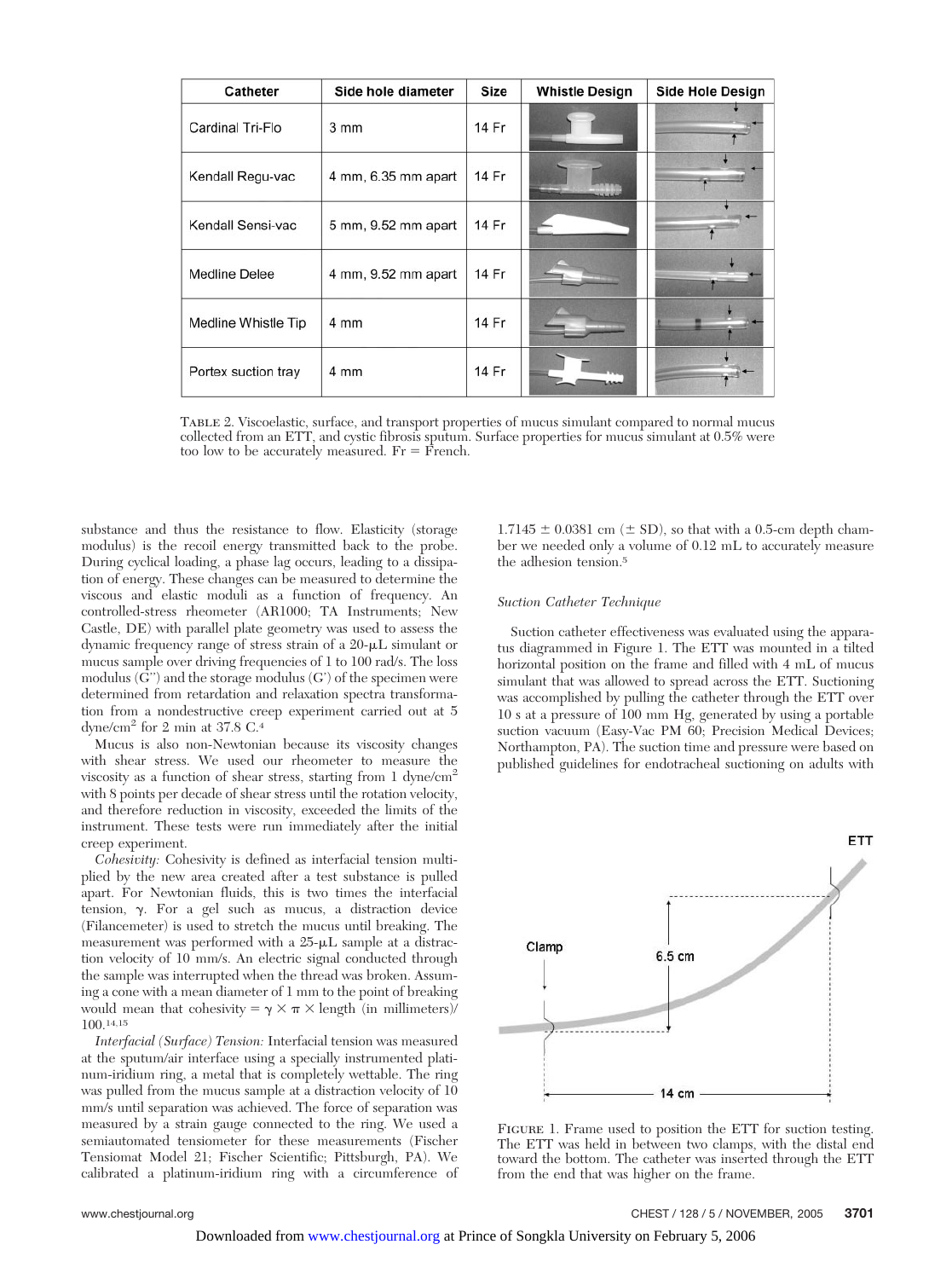artificial airways.12,16,17 Effectiveness was measured by dividing the mass of simulant collected during the elapsed time into the original mass of simulant injected into the ETT.

#### *Data Analysis*

Analysis of variance (ANOVA) was used to test if differences between catheters or side hole size had an effect on the amount of mucus simulant suctioned. ANOVA was also used to evaluate the influence of mucus rheology on suction catheter effectiveness. The Tukey *post hoc* multiple comparison test was used to compare the effectiveness of catheters. Results are presented as means  $\pm$  SEM. By convention,  $p < 0.05$  was considered significant.

#### **RESULTS**

## *Viscoelastic and Surface Properties of Mucus Simulants*

As shown in Figure 2 for the viscoelastic and surface data, and in Figure 3 for the non-Newtonian viscosity response to stress, the mucus simulants showed increasing viscosity and viscoelasticity with increasing concentration. The 1.5% simulant showed low shear G' and G'' values at both low and high frequencies, shear rates that were similar to normal human airway mucus; and the viscosity vs shear stress curve appeared similar. The 3.0% mucus simulant showed low shear G' and G'' that were similar to cystic fibrosis sputum. The viscosity dependence on shear stress of three cystic fibrosis sputum samples fell between the curves of the 1.5% and 3.0% simulants. The 0.5% mucus simulant showed a Newtonian-like response characterized by low viscosity with minimal changes with shear stress.

## *Suction Catheter Effectiveness*

The suction catheter design had a significant effect on the amount of mucus simulant removed at each



FIGURE 2. Viscosity vs shear stress for the  $0.5\%$  (small circles), 1.5% (medium circles), and 3.0% (large circles) mucus simulants, as well as three cystic fibrosis sputum samples (unmarked solid lines). These graphs show that the 1.5% and 3.0% simulants<br>demonstrated non-Newtonian behavior similar to human non-Newtonian behavior similar to human secretions.



FIGURE 3. Percentage of mass suctioned for the 0.5% mucus simulant. The Cardinal suction catheter was most effective at removing mucus simulant  $(*p < 0.1,$  compared to the Medline Delee). Error bars indicate SEM.

simulant concentration ( $p < 0.05$ , ANOVA). Figures 3–5 show that with the 0.5% mucus simulant, the five best performing catheters were roughly comparable  $(p > 0.05,$  Tukey). For the 1.5% mucus simulant, the Kendall Sensi-Vac was most efficient ( $p < 0.05$ , Tukey), followed by the Kendall Regu-Vac and Medline Delee. For the 3.0% mucus simulant concentration, the Kendall Sensi-Vac was comparable to the Medline Delee and Kendall Regu-Vac, and were significantly more effective than the other catheters tested ( $p < 0.05$ , Tukey comparison). Overall, less mucus was collected within a given time for the more viscous mucus simulants ( $p < 0.05$ , ANOVA). Figure 6 shows that the largest hole size led to improved suctioning ability for the  $1.5\%$  ( $p < 0.05$ ) and  $3.0\%$ mucus simulants ( $p < 0.05$ ), but that was not the case with the 0.5% mucus simulant. We also note that with the three catheters that performed best in suctioning simulants that most closely resembled



FIGURE 4. Percentage of mass suctioned for the 1.5% mucus simulant. The Kendall Sensi-Vac suction catheter was most effective at removing mucus simulant ( ${}^*p$   $< 0.1$ , compared to the Kendall Sensi-Vac). Error bars indicate SEM.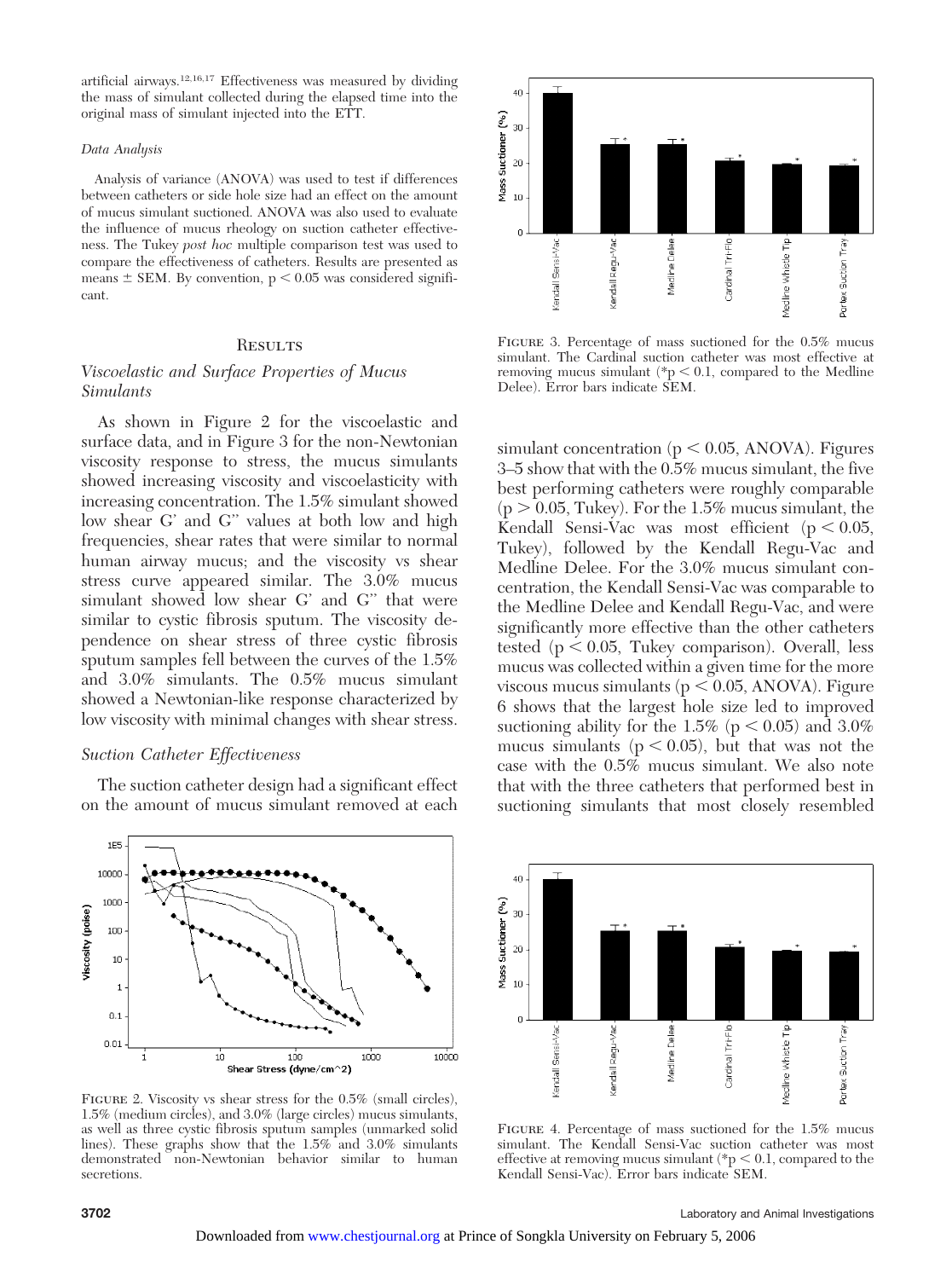

FIGURE 5. Percentage of mass suctioned for the 3.0% mucus simulant. The Kendall Sensi-Vac suction catheter was most effective at removing mucus simulant ( ${}^*\text{p}$  < 0.05, compared to the Kendall Sensi-Vac). Error bars indicate SEM.

human secretions (1.5% and 3.0%), all had side holes that were not parallel to each other (Table 1). The Kendall Sensi-Vac, which performed the best, had the largest side hole.

#### **Discussion**

The primary objective of this investigation was to evaluate the suction effectiveness of different catheters and the factors responsible for differences. The accurate evaluation of suction catheters requires mucus simulants with surface and viscoelastic properties similar to human tracheal mucus. A major difference in our study compared to previous studies was that we used a mucus simulant with properties that resembled real human airway secretions. We showed that increased mucus viscosity and viscoelasticity reduced suctioning effectiveness, consistent with viscosity being defined as resistance to flow.

Comparing the different suction catheters, non-



FIGURE 6. Percentage of mass suctioned showing that increasing hole size led to increasing removal for the two more viscous mucus simulants: 0.5% mucus simulant (triangles), 1.5% mucus simulant (circles), and 3.0% mucus simulant (squares)  $[ *p < 0.1 ]$ compared to 5-mm side hole diameter for that simulant concentration]. Error bars indicate SEM.

parallel positioning of the side holes and increased size improved suction efficiency for the mucus simulants that more closely resembled airway secretions. This can be explained by considering that suctioning involves creating a lower than atmospheric pressure region, which then causes atmospheric pressure to "push" a substance toward the area of low pressure. For ETT suctioning, a vacuum pump created a lower pressure region. Atmospheric pressure then pushes the mucus simulant through the end hole and air through the side hole, toward the pump. For the catheters and vacuum pressure tested, the larger the side hole, the greater the airflow, resulting in greater force to move the simulant. However flow will be dependent on suction (vacuum) force because flow will decrease once the side hole reaches a critical size unless suction flow is also increased. The flow of air from the side hole back toward the pump created a pressure drop at the side hole from the Bernoulli effect, drawing mucus simulant from the end hole into the air stream. This Bernoulli effect may not be possible when the holes are opposite from each other. The greater the air flow, the greater the Bernoulli pressure drop, the more mucus will be suctioned over a short time.

To explain why the largest side hole size did not increase suction effectiveness for the 0.5% mucus simulant, we consider the biophysical properties of the mucus simulant. This mucus simulant was very liquid like and had a low elasticity or recoil energy. The contact angle and surface tension were so low they could not be accurately measured, indicating that the 0.5% mucus simulant favored spreading on the ETT surface. Thus, this simulant would be least likely to resist suctioning and would travel easily through the catheter; so easily, in fact, that the force differences caused by the side hole at the pressure we used were negligible. As a result, the differences between the top performing catheters were indistinguishable. This is in agreement with an earlier study8 that used a liquid-like "mucus" simulant. However, these findings using the low-elasticity, low-surface properties mucus simulant (0.5%) would not apply to most patients with an artificial airway. The reason is because, as shown in Figure 3, human airway secretions are like the 1.5% and 3.0% mucus simulants with higher viscosity and viscoelasticity, and are less likely to spread. This would also explain the variability in the results of earlier studies7,10 that used simulants that were liquid like, and explain why *in vivo* studies using animals or humans did not correlate with the *in vitro* studies using simulants.<sup>8</sup>

There are three principal dangers associated with suctioning an ETT: iatrogenic infection,<sup>18</sup> degassing the lung, $6$  and tissue trauma.<sup>12</sup> Although we have not addressed the issue of infection control in this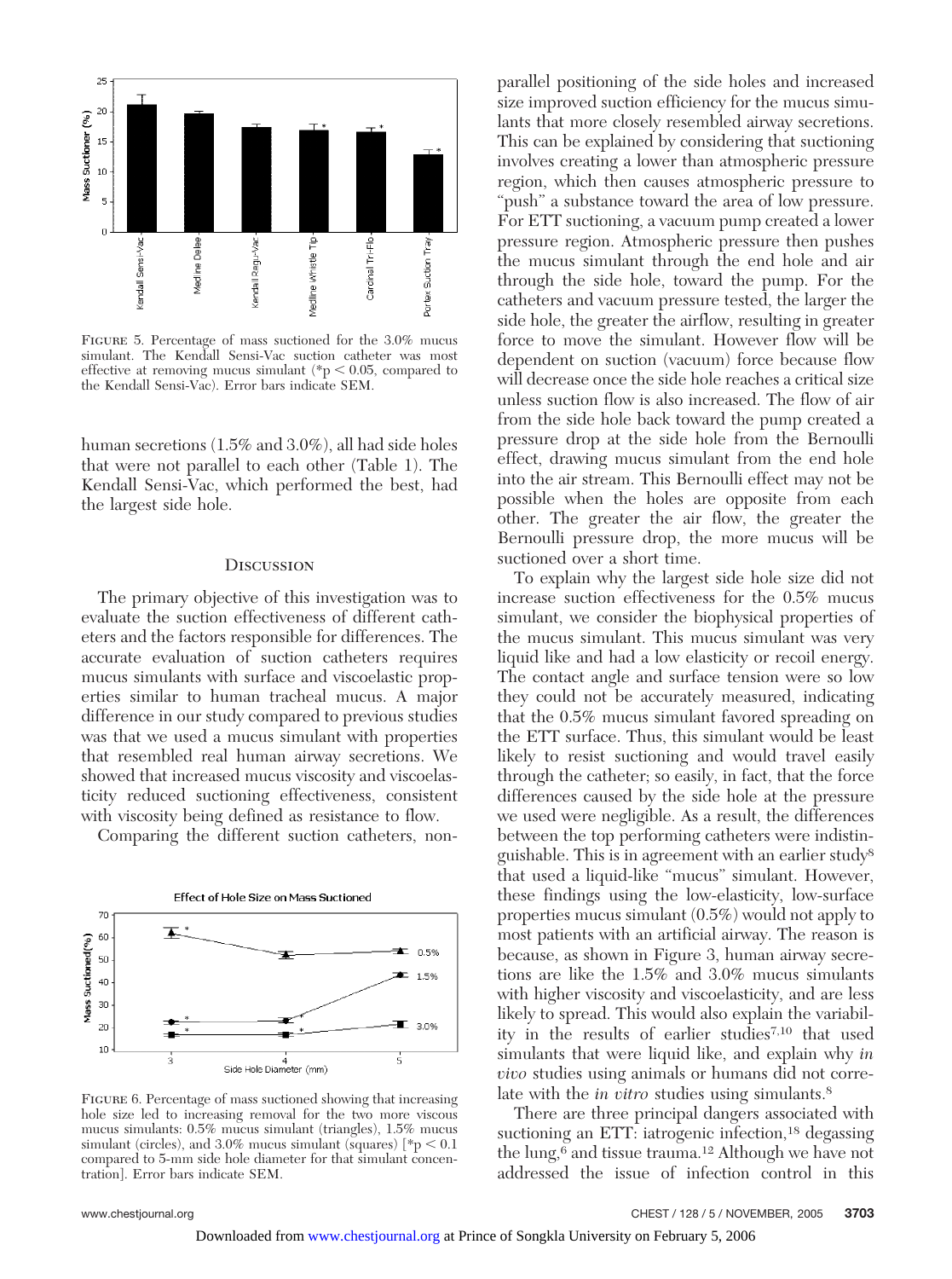article, it is well recognized that even with modern closed-circuit suction systems, the risk of infection is increased with the frequency of suctioning, presumably due to the unavoidable introduction of bacteria into the airway with either the catheter or the saline solution that is often instilled at the time of suctioning.18 Thus, any improvement in suction catheter efficiency that reduces the need to violate the airway might be expected to decrease nosocomial pulmonary ETT-associated infections.

Pulmonary degassing and associated hypoxemia and atelectasis is dependent on the communicating gas volume of the lung (total lung capacity) and the volume of air removed during suctioning, which, in turn, is a function of suction flow multiplied by the duration of the suctioning event. Because of their small size, this tends to be a greater problem with infants and small children.6 Although we did not evaluate this potential with these catheters, we note that anything that would reduce flow, especially through the end hole, or decrease the requirement for prolonged suctioning would also reduce this risk.

Tissue trauma can result either from the blunt end of the catheter being pushed into airway tissue during insertion or due to tissue being pulled into the catheter holes by the force of suction. The purpose of suctioning is to clear the artificial airway of mucus and debris and not to clear the airway itself. There is no evidence that suctioning past the end of an artificial airway is any more effective then suctioning only up to the end of the airway and the risk of tissue damage is greatly increased once the catheter passes past the tube into the patient's airway. For this reason, suctioning guidelines now caution against "deep suctioning."<sup>12</sup> We evaluated the effectiveness of these catheters in clearing an artificial airway only, but we hypothesize that even with pliable catheters and smooth, rounded edges to the end and side holes, those catheters that were most effective at removing mucus could pose an increased risk of tissue damage if guidelines were not followed and the catheter was inserted deeply so that it contacted the airway.

In summary, the viscoelastic and surface properties of secretions and suction catheter side hole positioning and size were the most significant factors that affected mucus removal effectiveness. TSC used to clear normal or viscous mucus could be improved by ensuring they were not opposed and, up to a point, by increasing side hole size. However flow will be dependent on suction (vacuum) force, $6$  and flow could decrease once the side hole reaches a critical size unless suction flow is also increased. As well, a side hole that is very small with flow that is great will increase the Reynolds number, producing turbulent

flow that may decrease suction efficiency by disrupting the Bernoulli effect. As such, other effects such as the difference in area between the suction catheter and the ETT could affect the pressure, $6$  and so these results cannot be directly extrapolated to the smaller suction catheters used clear the pediatric airway.

#### **REFERENCES**

- 1 Jung RC, Gottlieb LS. Comparison of tracheobronchial suction catheters in humans: visualization by fiberoptic bronchoscopy. Chest 1976; 69:179 –181
- 2 Isea JO, Poyant D, O'Donnell C, et al. Controlled trial of a continuous irrigation suction catheter vs conventional intermittent suction catheter in clearing bronchial secretions from ventilated patients. Chest 1993; 103:1227–1230
- 3 Denton R. The rheology of human lung mucus. Ann N Y Acad Sci 1963; 106:746 –754
- 4 King M, Rubin BK. Rheology of airway mucus: relationship with clearance function. In: Takishima T, Shimura A, eds. Airway secretion: physiological bases for the control of mucous hypersecretion. New York, NY: Marcel Dekker, 1994; 283–314
- 5 Rubin BK. Surface properties of respiratory secretions: relationship to mucus transport. In: Baum G, ed. Cilia, mucus, and mucocilia. New York, NY: Marcel Dekker, 1998; 317–324
- 6 Morrow BM, Futter MJ, Argent AC. Endotracheal suctioning: from principles to practice. Intensive Care Med 2004; 30:1167–1174
- 7 Sackner MA, Landa JF, Greeneltch N, et al. Pathogenesis and prevention of tracheobronchial damage with suction procedures. Chest 1973; 64:284 –290
- 8 Link WJ, Spaeth EE, Wahle WM, et al. The influence of suction catheter tip design on tracheobronchial trauma and fluid aspiration efficiency. Anesth Analg 1976; 55:290 –297
- 9 Kuzenski BM. Effect of negative pressure on tracheobronchial trauma. Nurs Res 1978; 27:260 –263
- 10 Lomholt N. Design and function of tracheal suction catheters. Acta Anaesthesiol Scand 1982; 26:1–3
- 11 Lomholt N. The new NL tracheal suction catheter. Acta Anaesthesiol Scand 1982; 26:4 – 8
- 12 AARC clinical practice guideline: endotracheal suctioning of mechanically ventilated adults and children with artificial airways; American Association for Respiratory Care. Respir Care 1993; 38:500 –504
- 13 Fink JB. Device and equipment evaluations. Respir Care 2004; 49:1157–1164
- 14 Puchelle E, Zahm JM, Duvivier C. Spinability of bronchial mucus: relationship with viscoelasticity and mucous transport properties. Biorheology 1983; 20:239 –249
- 15 Zahm JM, Puchelle E, Duvivier C, et al. Spinability of respiratory mucous: validation of a new apparatus; the Filancemeter. Bull Eur Physiopathol Respir 1986; 22:609 – 613
- 16 Carroll P. Improve your suctioning technique. RN 2003; 66:30ac2–30ac6
- 17 Almgren B, Wickerts CJ, Heinonen E, et al. Side effects of endotracheal suction in pressure- and volume-controlled ventilation. Chest 2004; 125:1077–1080
- 18 Blackwood B, Webb CH. Closed tracheal suctioning systems and infection control in the intensive care unit. J Hosp Infect 1998; 39:315–321